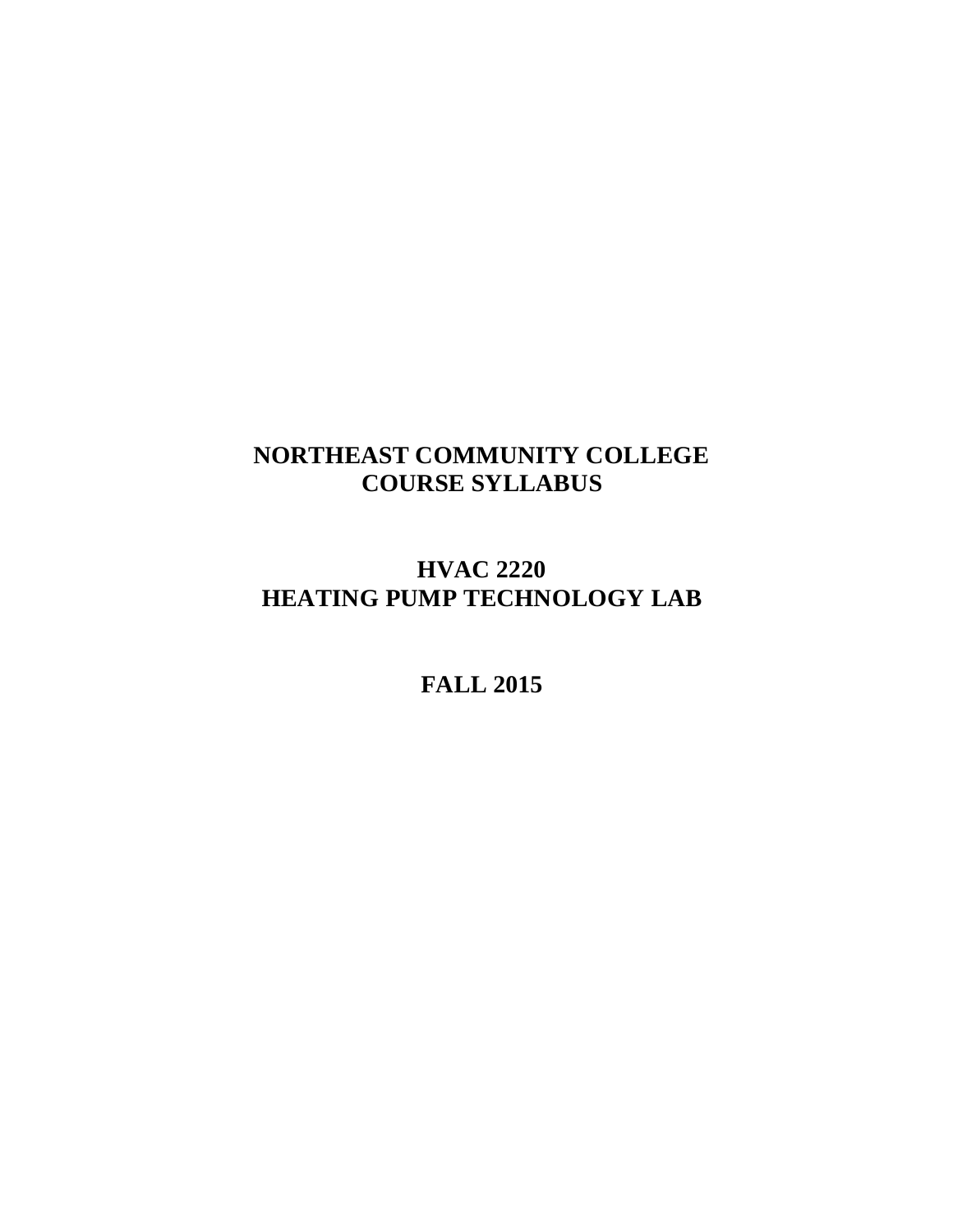## **NORTHEAST COMMUNITY COLLEGE HEATING PUMP TECHNOLOGY LAB COURSE SYLLABUS**

### **I. CATALOG DESCRIPTION:**

#### **COURSE NUMBER:** HVAC 2220

**COURSE TITLE:** Heating Pump Technology Lab

**PRE-REQUISITES:** HVAC 1210; HVAC 1220; HVAC 1250; HVAC 1260

#### **CO-REQUISITES:** HVAC 2210

**DESCRIPTION:** This course provides instruction on the principles, application, and operation of residential air source and water source heat pumps. Topics include: installation procedures, servicing procedures, electrical components, geothermal ground source energy supplies, dual fuel, troubleshooting, valves and safety.

## **CREDIT/CONTACT HOUR DESIGNATION:**

Credits: 4 Lecture: 22.5 Lab: 112.5 Clinical: 0 Coop: 0

#### **TERM**: Fall 2015

## **II. COURSE OBJECTIVES:**

Course will:

- 1. Identify and discuss different types of heat pumps.
- 2. Determine the differences between heat pumps and air conditioners.
- 3. Install and wire an air source heat pump.
- 4. Evacuate and charge heat pump using manufacture instructions.
- 5. Participate with others while installing heating and cooling system.
- 6. Use wiring schematics to troubleshoot and repair faults in system.
- 7. Program and set up thermostat for heating and cooling application.
- 8. Using manufactures charts to determine correct water flow on water source heat pump.
- 9. Describe how to check heat pump performance using temperatures, pressures and charts.
- 10. Understand proper use of common instruments and tools used when servicing heat pump.
- 11. Demonstrate procedures on how to check heat pumps in defrost, heating and cooling cycles.

## **III. STUDENT LEARNING OUTCOMES:**

The student will be able to:

1. Identify and describe the typical components in an air-to-air heat pump system.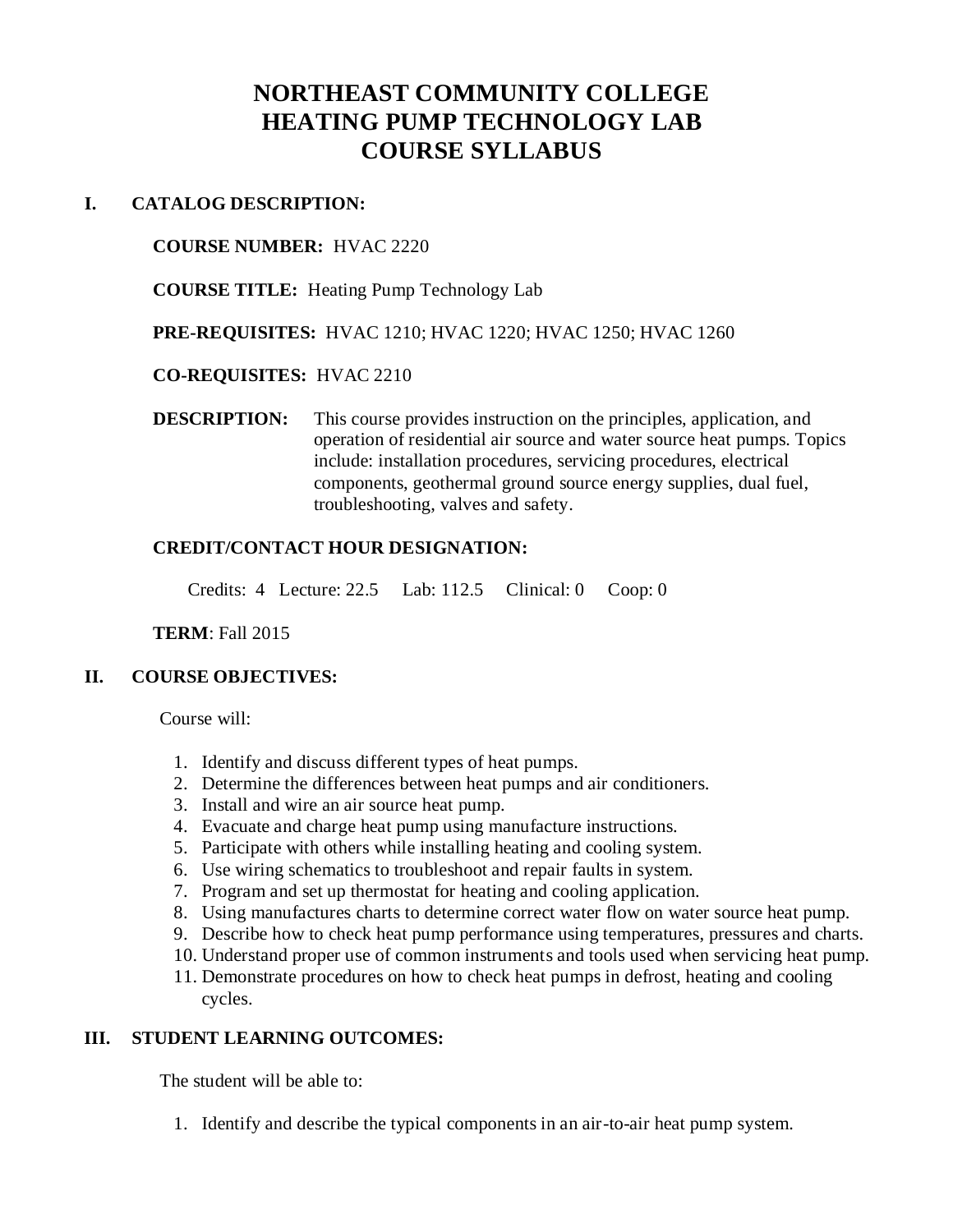- 2. Demonstrate good customer relations in classroom simulation.\*
- 3. Use appropriate tools and test equipment while following safety practices.
- 4. Make a heat pump performance check on a air-to-air heat pump with fixed- bore metering devices while it is in the cooling mode, and adjust refrigerant charge for desired performance.\*
- 5. Read electrical wiring diagrams and demonstrate an understanding of wiring diagrams.
- 6. Follow the control circuits in the auxiliary and emergency heat modes in a heat pump system and measure the voltage at each terminal.
- 7. Develop a systematic way to diagnose system problems and demonstrate method in class.\*
- 8. Check a four-way valve for internal gas leakage during the cooling mode.
- 9. Troubleshoot basic defrost problems in a heat pump.\*
- 10. Use manufacture system charging tables.
- 11. Become familiar with water-to-air heat pump systems.
- 12. Check for the correct water flow through a coaxial heat exchanger on a geothermal heat pump.
- 13. Troubleshoot an electrical problem with the changing from cool to heat.\*
- 14. Follow a wiring diagram and wire the field control wiring for a split system heat pump.
- 15. Verify system operation.\*
- 16. Write service report.\*

\*Student learning outcomes address goals established for the Fundamental Academic Competencies and Skills (FACS) in communication, social and cultural awareness, and critical thinking/problem solving.

## **IV. CONTENT/TOPICAL OUTLINE:**

- A. Troubleshooting & Servicing Heat Pump Systems
	- 1. Chapter 1: Principles of Refrigeration
	- 2. Chapter 2: Heat Pump Operation
	- 3. Chapter 3: The Four-Way Valve
	- 4. Chapter 4: Heat Pump Electrical Operation
	- 5. Chapter 5: heat Pump Defrost System
	- 6. Chapter 6: Heat Pump Controls and Accessories
	- 7. Chapter 7: The Scroll Compressor
	- 8. Chapter 8: Heat Pump Service & Troubleshooting
- B. Practical Competency HVAC text/lab book
	- 1. Chapter 4: Heat Pumps-Practical Competency 107-130

## **V. INSTRUCTIONAL MATERIALS:**

- A. Required Text**:**
	- 1. Refrigeration & Air Conditioning Technology,  $7<sup>th</sup>$  Ed. Authors: Whitman and Johnson
	- 2. Troubleshooting & Servicing Heat Pump Systems Author: Richard Jazwin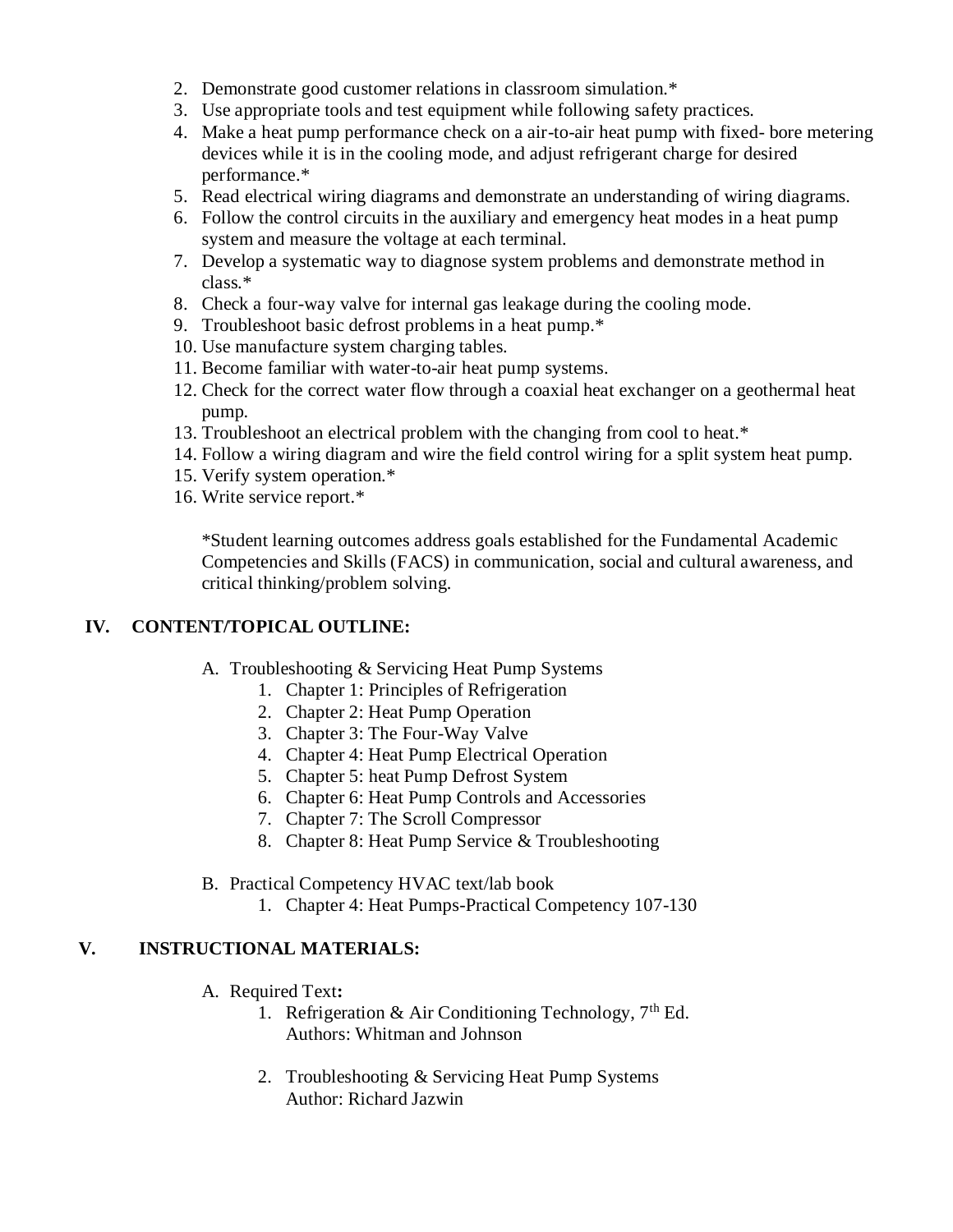3. Refrigeration & Air Conditioning Technology Study Guide/Lab Manual; 7<sup>th</sup> Ed.

Authors: Whitman and Johnson

- 4. Practical Competencies, HVAC-R Lab Book
- B. Required Materials
	- 1. Notebook
	- 2. Pen/Pencil
	- 3. Calculator
	- 4. Pressure-Temperature chart
	- 5. Safety glasses

## **VI. METHOD OF PRESENTATION:**

- A. Methods of presentation typically include a combination of the following:
	- 1. Class room lecture and discussion of material.
	- 2. Handouts of printed materials covered in class.
	- 3. Audiovisual aids (transparencies, videos and computer multi-media).
	- 4. Independent study (reading of handouts, textbooks and preparing for exams).
	- 5. Informal lectures (casual communication of knowledge).
	- 6. Demonstrations (the use of testing equipment).

#### **VII. METHOD OF EVALUATION:**

- A. Methods of evaluation typically include a combination of the following:
	- 1. Written tests 60%
	- 2. Quizzes and Assignments 40%
	- 3. Student evaluation is done through completed assignments, quizzes, and tests.
	- 4. Jupiter Grades will be used to view assignments and grades.
- B. Grading Scale:

| $95 - 100$ | $A+$      |
|------------|-----------|
| $90 - 94$  | A         |
| $85 - 89$  | $B+$      |
| 80 - 84    | B         |
| $75 - 89$  | $C_{\pm}$ |
| $70 - 74$  | C         |
| 65 - 69    | $D+$      |
| 60 - 64    | D         |
| Below 60   | F         |
|            |           |

## **VIII. COURSE REQUIREMENTS:**

A. Attendance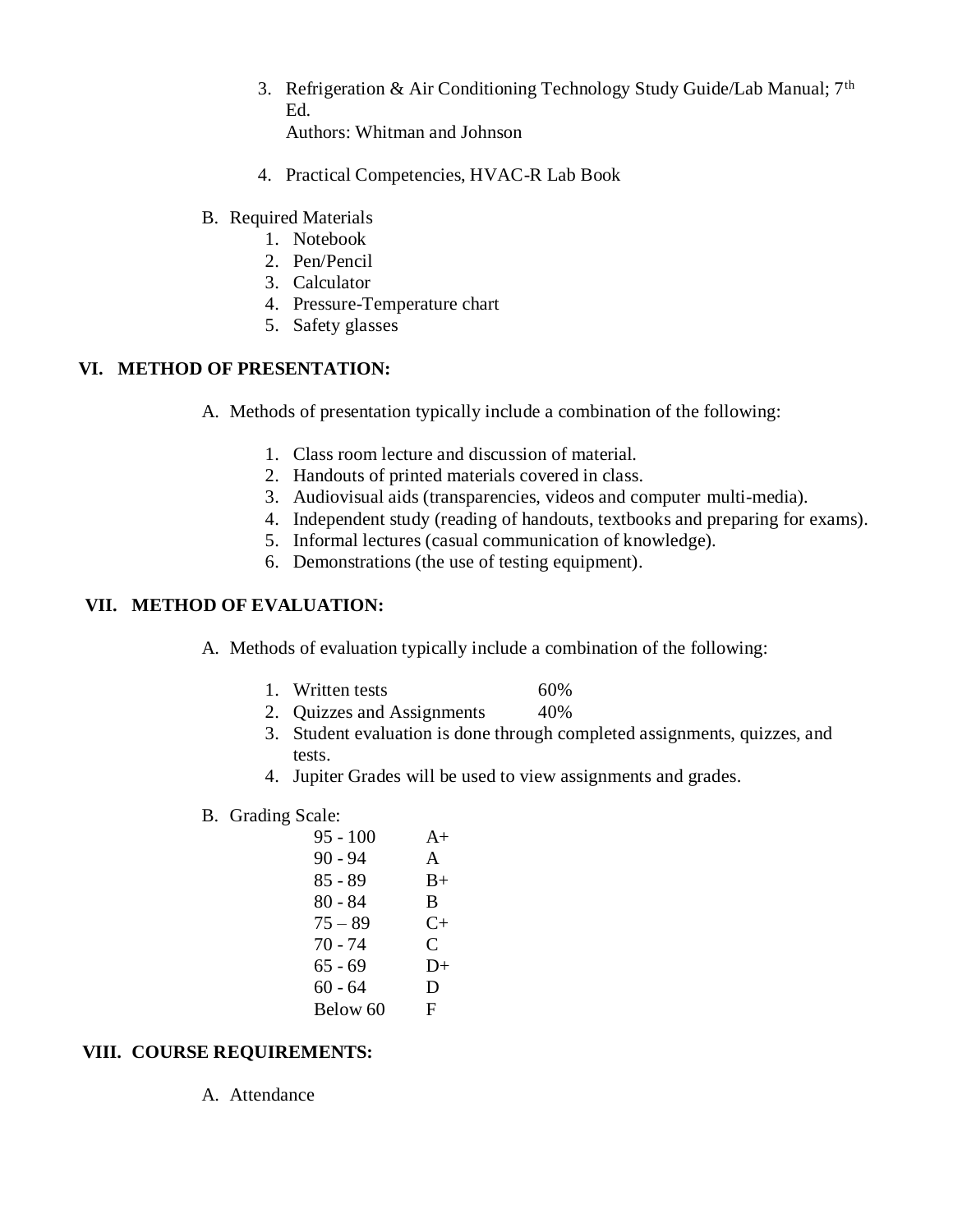- 1. Students are expected to attend class. Quizzes will be given and cannot be made up unless approval from instructor. If you cannot attend class, see or call instructor (phone number 402-844-7230). Your grade will start dropping by a letter grade for each day after three days.
- B. Student Conduct
	- 1. Students are expected to complete your own work. Students will also be expected to conform to the Student Code of Conduct that was handed out.

### **IX. SUPPORT SERVICES:**

#### A. **Disabilities**:

Students with a documented disability may be eligible for certain accommodations that support their success in the classroom. Please contact Mary Balaski, Disability Services Coordinator, for further information. Her office is located in CWC- 1263; also, she may be reached at 402-844-7343 or [mary@northeast.edu.](mailto:mary@northeast.edu)

#### **B. Service Center:**

Students may get assistance with computer-related problems through the College's Service Center; [help@northeast.edu.](mailto:help@northeast.edu) It is strongly advised that a student participate in on-line training via a formal course or the on-line tutorials available through Northeast Community College's homepage;<http://northeast.edu/help/>

**Email: help@northeast.edu Phone number:** 402-844-HELP (4357) **In person:** The Service Center is located in the Library on the Norfolk campus **Service Center Hours of Operation:** Sunday 1:00 p.m. - 9:00 p.m.

Monday - Thursday 7:00 a.m. to 10:00 p.m. Friday 7:00 a.m. to 5:00 p.m.

*If you have technical questions regarding the My Classes Online environment you need to contact the Service Center. Questions regarding the course content need to be directed to the instructor via My Classes Online Course Mail (email).*

#### **C. Advising & Academic Support Center (CWC 1284)**

This is a one stop shop for all students. Advisors are available to assist with schedules, career planning, transfer questions, change of majors, academic recovery and other issues impacting academic success. Located in CWC 1284, students will find a study space, lounge area and computers. Direct contact information is as follows:

Amanda Engelhart – 402.844.7125 or [amandae@northeast.edu](mailto:amandae@northeast.edu)

- 1. Tutoring CWC 1284
- 2. Writer's Clinic CWC 1284

#### D. **Library Service**: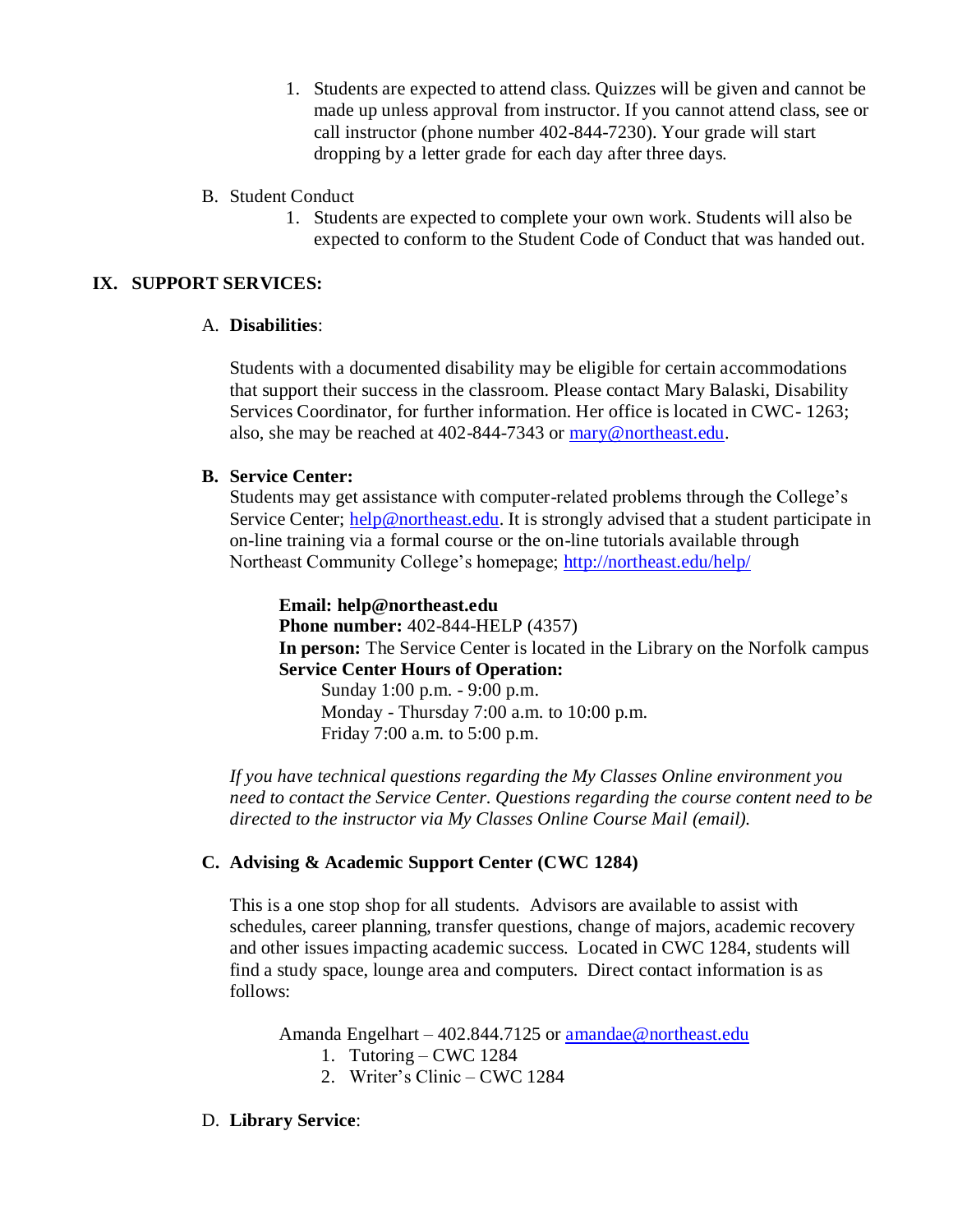The Northeast Community College Library Resource Center provides students with tools to conduct scholarly research and increase knowledge. Through the library's subscription databases, students have access to millions of current and credible resources not available through Google, Yahoo, and other search engines. Links to online databases and the library's online catalog can be found at [http://www.northeast.edu/Library-Resources/.](http://northeast.edu/LS/index/php) Students who would like assistance in utilizing the library's resources are encouraged to contact the library for further information and personal service at 402-844-7131 or email [marylouise@northeast.edu.](mailto:marylouise@northeast.edu)

#### **E. Title IX:**

While I want you to feel comfortable coming to me with issues you may be struggling with or concerns you may be having, please be aware that I have reporting requirements that are part of my job requirements at Northeast Community College.

For example, if you inform me of an issue of sexual harassment, sexual assault, or discrimination I will keep the information as private as I can, but I am required to bring it to the attention of the institution's Title IX Coordinator. The Associate Vice President of Human Resources is the Title IX Coordinator and can be reached by calling 402-844-7046. You could also call the Vice President of Student Services at 402-844-7273. Additionally, you can report incidents or complaints to the Dean of Student Life by calling 402-844-7722.

Another common example is if you are struggling with an issue that may be traumatic or unusually stress producing, I will likely inform the Northeast Counseling Services office. If you would like to reach out directly to the Counseling Office, the contact number is 402-844-7277.

Finally, know that if, for some reason, our interaction involves a disruptive behavior or potential violation of policy, I will inform the Director of Student Conduct office even when you and I may have reached a resolution to the incident. The purpose of this is to keep the Director apprised of any concerning behaviors and what was done to resolve them.

#### **F. Applied Technology Division Safety Statement**

Through the course of the semester you will be working with and around equipment that can be dangerous. The inherent dangers include both kinetic and potential energy; examples include, but are not limited to, high voltages, rotating equipment, high pressure hydraulics, compressed air, items that are heavy and/or hot, and the risk of fall or shock. Every effort has been made to minimize these risks and you will receive instruction and training as a part of this course (and related courses) in the proper safety procedures and equipment operation protocols. If you have a health condition or physical limitation that may affect you or another student's safety, you are to consult with the instructor prior to beginning to work with the equipment or undertaking a task involving the equipment. It is the student's responsibility to be able to follow all safety procedures and equipment operation protocols. Failure to